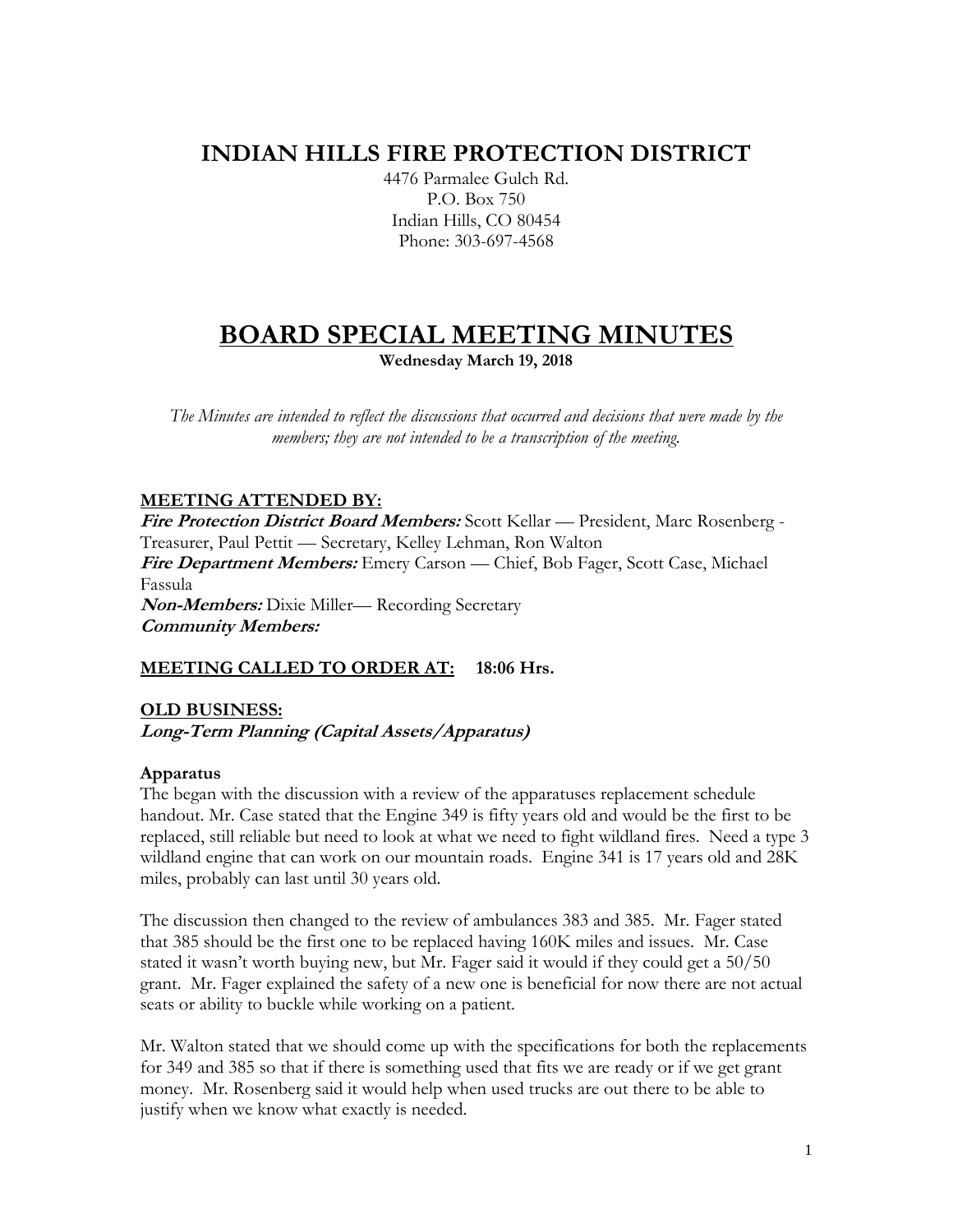The discussion then moved to the brush trucks. Mr. Case stated that 357 works great/fabulous and 359 meets type 6 but concerns of overloaded. Only two people can ride in 359. Mr. Case said it is great if a big fire and have to get to small places. Mr. Fager said 359 is very reliable, 160K miles, pump is simple, and holds enough water. Replacement of brush trucks is not a priority. If replace 359 want like 357.

The ATV 4x4 replacement has been in progress with waiting on a grant for half of the money. It will be a new replacement in 2018.

Lastly, the Utility Mr. Case stated has gremlins in the computer. A Tahoe size would be better because they need a vehicle that can carry lots of members to locations. It is also really hard to park. Possibly reach out of Jeffco for any used Sheriff vehicles. Mr. Case stated that what they have is fine for now and not on the radar to replace until 2020.

Mr. Kellar summed up the discussion to get specifications of new ambulance for a future grant and the design of 349 for replacement in 2020. ATV should be replaced 2018. Finally the 4th item to be replaced would be brush 359.

#### **Infrastructure - Exhaust**

Mr. Kellar referred to the document he created for this study session of the Fire Station Maintenace/Upgrade plan. The discussion began with the exhaust removal system. Chief Carson passed out a quote from AirVac911 of 20K. Mr. Case stated that this company is not offering the hoses solution so the gear would need to be moved out of the bay to keep it clean from particles. Mr. Case also stated that South Metro have made this a priority for major cancer prevention. What we need is to have two sets of gear for each volunteer which is about 2K a set, so that if there was a major fire that it takes two days to dry gear for it has to be cleaned between each response. Mr. Kellar stated that immediate action should be taken and what type "building" or "hose on vehicle" is best for us.

#### **Capital Assets**

Radios are good for awhile since just got replaced. Mr. Rosenberg stated there have been a few glitches but have sent back to manufacturer for repair.

Discussion moved to IT replacements, last year upgraded windows so all is good.

Other equipment that needs replaced are the SCBA tanks by 2025. Mr. Fager stated that the ambulance monitors are 11 years old and would be good to get with a grant.

#### **Financials**

Mr. Kellar stated that the potential impact of Gallagher we need to watch. Come up with a measurement of when it has hit us too hard before putting forth something to the district. Look at what are the essential services and budget needed to provide each year. For example, if we have to use reserves two years of 20-30K then that is a red flag to push forth a mill levy. This is impacting all special districts statewide some smaller ones before us, so maybe the legislature will do something.